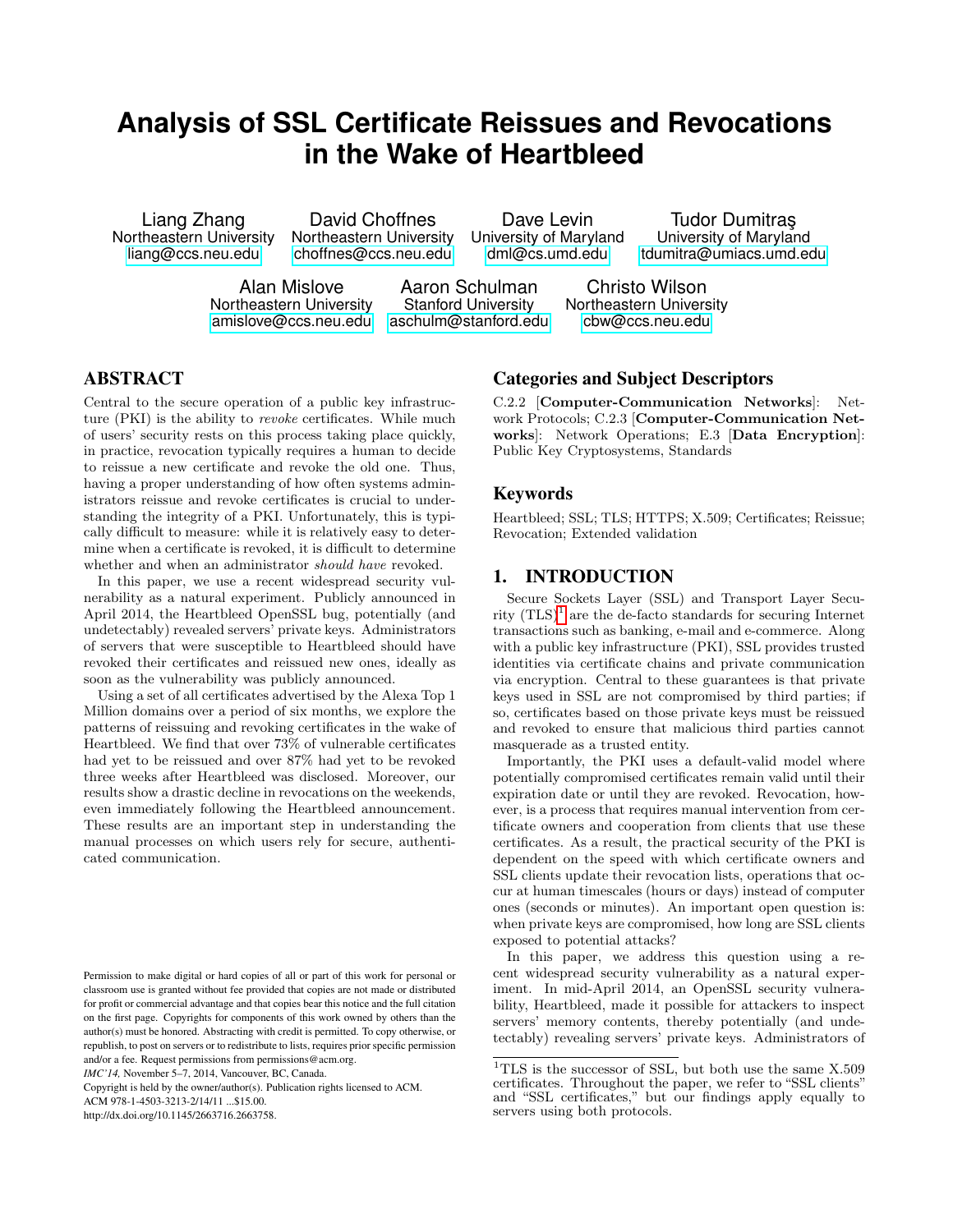servers that were susceptible to Heartbleed should have operated under the assumption than an attacker had already obtained their private keys, and therefore should have revoked their certificates and reissued new ones [\[5\]](#page-13-0), ideally as soon as the vulnerability was publicly announced.

The scope of this vulnerability—it is estimated that up to 17% of all HTTPS web servers were vulnerable [\[22\]](#page-13-1)—makes it an ideal case study for evaluating large-scale properties of SSL security in the face of private key compromise. While previous studies have measured how quickly and thoroughly administrators patch software vulnerabilities [\[25,](#page-13-2) [27,](#page-13-3) [35\]](#page-13-4), we are, to the best of our knowledge, the first to study administration of certificates in the wake of a vulnerability. In particular, this paper focuses on certificate revocation and reissues in response to the public announcement of Heartbleed, both in terms of how quickly certificates are reissued and whether or not the certificates are eventually revoked.

Toward this goal, we make the following key contributions. First, we conduct a large-scale measurement study of SSL certificates in the wild using both data collected from public archives and through custom measurements conducted after Heartbleed was publicized. We focus on the Alexa Top 1 Million (Top-1M) domains, for which we find a total of 628,692 valid SSL certificates from 166,124 unique domains.

Second, we conduct measurements to determine which servers remain vulnerable to Heartbleed and which ones were previously vulnerable but are now patched. We develop a new SSL implementation fingerprinting technique that is able to determine if a host is running a version of OpenSSL that was vulnerable in the past. We cross-validate with direct measurements of the vulnerability (we find our technique has a false positive rate of only 1.9%) and conduct scans to compose a list of previously vulnerable hosts. We find that the most popular web sites were more likely to have at least one host vulnerable to Heartbleed, likely because they often have more hosts.

Third, we develop novel heuristics to identify which certificates have been reissued in direct response to Heartbleed, as opposed to other reasons such as certificate expiration or periodic reissues. This allows us to understand how administrators do (or do not) react to potential private key compromise. We observe that while vulnerable sites with a higher Alexa rank were more likely to reissue their certificates, the vast majority (73.3%) of vulnerable certificates had not been reissued fully three weeks after the vulnerability was announced. These vulnerable certificates come from more than 55,000 unique domains.

Fourth, we analyze certificate revocation behavior over time and across certificate owners. We find a sharp (up to 40-fold) increase in revocations per day after the Heartbleed announcement, but for the majority (60%) of reissued certificates, the previous (vulnerable) certificate was not revoked. For those that are revoked due to Heartbleed, we find more revocations in certificate revocation lists (CRLs) to have explanations (reason codes) than revocations unrelated to Heartbleed, and they appear in the CRLs more quickly than revocations not due to Heartbleed. Further, we examine the update frequency of CRLs to determine if Certificate Authorities (CAs), the entities that issue certificates, serve as a "bottleneck" for revocations (as it is the CA who maintains the CRL). We find that CRLs appear to be updated frequently, with over 95% of them being updated within the previous 24-hour period.

The remainder of this paper is organized as follows. In the next section, we provide background about SSL/TLS, PKIs, and the Heartbleed vulnerability. In §[3](#page-2-0) we describe our dataset and methodology for extracting valid certificates and determining Heartbleed vulnerability at servers. §[4](#page-5-0) presents the results of our analysis, where we identify the behavior of certificate reissuing and revocation on a large dataset of Alexa's Top-1M web sites. We summarize related work in §[5](#page-11-0) and conclude in §[6.](#page-11-1)

# 2. BACKGROUND

Secure Sockets Layer (SSL) and Transport Layer Security (TLS) offer application-layer confidentiality and integrity, and are the basis of the vast majority of secure online communication. Through the use of a public key infrastructure (PKI), these protocols also allow clients to authenticate the servers with whom they communicate. In this section, we provide a brief background of SSL/TLS and PKIs relevant to our study, and describe the recent Heartbleed vulnerability.

## 2.1 Certificates

A certificate is, at its core, a signed attestation binding a subject to a public key. Certificates are signed by a Certificate Authority (CA), who in turn has its own certificate, and so on, terminating at self-signed root certificates. There is a logical chain of certificates—leading from a root certificate through zero or more intermediate certificates, to a leaf certificate—wherein the certificate at level  $i$  is signed with the private key corresponding to the certificate at level  $i-1$ , with the exception of the self-signed certificate at the root. In practice, the topology of certificates can be somewhat complex, with CAs signing one another's certificates [\[17\]](#page-13-5), but such details are not pertinent to the study performed in this paper.

When a client visits a site that supports, say, HTTPS, that site sends its certificate chain to the client, who verifies the signatures from leaf to root. If the client can successfully validate each signature, and if the client trusts the root certificate—for instance by checking it against a set of certificates pre-installed in the browser or operating system—then the client infers that the subject in the leaf certificate truly is the owner of the public key.

The predominant format of certificates is X.509 [\[6\]](#page-13-6), which includes considerably more information than just subject and public key, including a unique (for that CA) serial number, an expiration date, the key's cipher suite, acceptable uses of the key, and information on how to check whether the certificate has been revoked.

#### 2.2 Certificate Revocation

In addition to issuing certificates, CAs are also responsible for making available a list of certificates it has issued that have been revoked, after which clients should no longer consider those certificates valid. Note that, if a CA's (intermediate or root) certificate is revoked, all leaf certificates signed by that CA will fail to validate.

There are many reasons a site can decide to revoke a certificate. One critically important example is that of a compromised certificate. A certificate is compromised if someone other than its original owner learns the corresponding private key, allowing that person to generate signatures and thus impersonate the owner. In the case of a CA certificate, release of the private key may allow an attacker to generate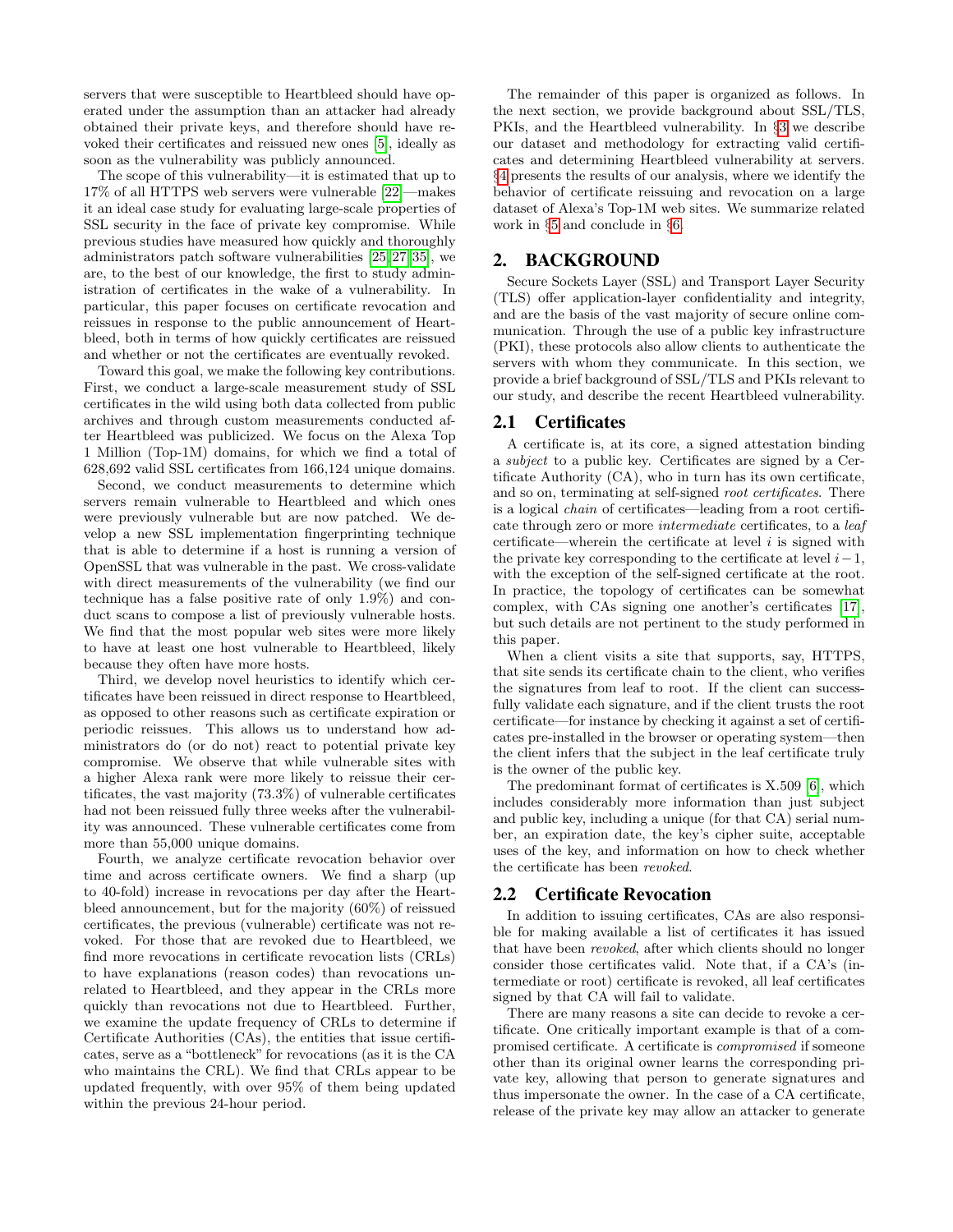new certificates for arbitrary subjects. In such an event, it is important that the owner revokes the compromised certificate as quickly as possible to mitigate the set of users affected by the compromise.

Certificate Revocation Lists (CRLs) are by far the most common means of disseminating revocations. CRLs consist of a list of (serial number, time stamp of revocation, reason for revocation) triples, all of which are collectively signed by the CA. CAs include in the certificates that they issue a URL pointing to the CRL that would contain that certificate's serial number, if it were to become revoked. Clients periodically download and cache CRLs, and use them when validating a certificate chain. Ostensibly to reduce the communication overhead for CAs and for users, clients typically download CRLs infrequently (on the order of hours or days), potentially leaving many users with outdated information on the validity of their certificates. This has spurred several studies into more efficient means of revocation  $[12, 21, 23, 29, 36]$  $[12, 21, 23, 29, 36]$  $[12, 21, 23, 29, 36]$  $[12, 21, 23, 29, 36]$  $[12, 21, 23, 29, 36]$ , and general doubt as to the overall efficacy of revocations [\[28\]](#page-13-12). Yet, CRLs remain the de facto means of disseminating revocation information, and thus they factor heavily in our study.

#### 2.3 Certificate Reissues

When a site ceases to use a certificate—for instance because they found that the certificate has been compromised, or because the certificate expired—they must use a new certificate instead. This process is referred to as reissuing the certificate. To do so, the system administrator must contact the CA who signed their certificate and request a new signature; this is typically done by sending the CA a Certificate Signing Request (CSR). In the case where the private key may have been compromised, the administrator should also choose a new public/private key pair to be signed (as reissuing the certificate with the same key does nothing to mitigate the leaked private key).

While it seems natural to assume that certificates are reissued at precisely the moment the old certificate is revoked, in fact today's PKI protocols make no such requirement. As our study will demonstrate, reissues can happen before, during, or after a revocation—or even without revoking the old certificate at all. To the best of our knowledge, we are the first to correlate revocations with reissues.

#### 2.4 Heartbleed

Heartbleed is a buffer over-read vulnerability discovered in OpenSSL [\[24\]](#page-13-13) that was present in versions 1.0.1 (released March 14, 2012) through 1.0.1f. The vulnerability stems from a bug in OpenSSL's implementation of the TLS Heartbeat Extension [\[30\]](#page-13-14). The intended functionality of TLS Heartbeat is to allow a client to test a secure communication channel by sending a "heartbeat" message consisting of a string and the 16-bit payload\_length of this string. Unfortunately, vulnerable OpenSSL versions fail to check that the payload\_length supplied by the client matches the length of the provided string. This allows a malicious client to craft a heartbeat message containing a 1-byte string and  $2^{16} - 1$  as the payload\_length. In this case, OpenSSL will allocate a 64KB block of heap memory, memcpy() 64KB of data into it, starting with the 1-byte string, and finally send the contents of the entire buffer to the client. In effect, this allows the malicious client to read up to  $2^{16} - 2$  bytes of the server's heap memory. Note that while the malicious client

can choose the amount of memory to read, it has no control over the location of the memory that is copied, and therefore cannot choose which memory to read.

By repeatedly exploiting Heartbleed, an attacker can extract sensitive data from the server (e.g., SSL private keys [\[32\]](#page-13-15), user data [\[13\]](#page-13-16), etc.). The severity of Heartbleed is exacerbated by the fact that OpenSSL does not log heartbeat messages, giving attackers free reign to undetectably exploit Heartbleed. Given the severity and undetectable nature of malicious users exploiting Heartbleed, site operators were urged to immediately update their OpenSSL software and revoke and reissue their certificates [\[5\]](#page-13-0).

Timeline. Heartbleed was first discovered by Neel Mehta from Google on March 21, 2014. Google immediately wrote a patch and applied it to their own OpenSSL deployments. On April 2, researchers at Finnish security company Codenomicon independently discovered the bug and dubbed it Heartbleed. On April 4, Akamai patched their servers. On April 7, the bug became public and the OpenSSL project released a patched version (1.0.1g) of the OpenSSL library [\[15\]](#page-13-17).

Why study Heartbleed? The significance of this timeline, and of Heartbleed in general, is that it represents a point in time after which all vulnerable servers should have taken three critical steps to ensure the security of their service and their users: they should have patched their code, revoked their old certificate, and reissued a new one. As a result, Heartbleed acts as a sort of natural experiment, allowing us to measure how completely and quickly administrators took steps to secure their keys. While such events are (sadly) not terribly uncommon for general security vulnerabilities [\[25,](#page-13-2) [27,](#page-13-3) [35\]](#page-13-4), it remains rare that such a large fraction of the certificate ecosystem must reissue and revoke their SSL certificates.

# <span id="page-2-0"></span>3. DATA AND METHODOLOGY

We now describe the data sets that we collected and our methodology for determining a host's SSL certificate, when it was in use, if and when the certificate was revoked, and if the host was (or is still) vulnerable to the Heartbleed bug.

## <span id="page-2-1"></span>3.1 Certificate Data Source

We obtain our collection of SSL certificates from (roughly) weekly scans of the entire IPv4 address space made available by Rapid7 [\[26\]](#page-13-18). In this paper, we use scans collected between October 30, 2013 and April 28, 2014. There are a total of 28 scans during this period, giving an average of 6.7 days (with a minimum of 3 days and maximum of 9 days) between successive scans.

The scan data includes *all certificates* advertised by each host (including intermediate and root certificates) in the scans up through February 5, 2014, and includes only the first advertised certificate by each host in the later scans. For example, suppose that a host is advertising a chain of three certificates: a certificate for example.com, a certificate for GeoTrust, and self-signed root certificate, where each certificate signs the previous. The earlier scans would include all three certificates, whereas the later scans would include only the certificate for example.com. The lack of full certificate chains in the later scans presents challenges for validation, which we address in §[3.2.](#page-3-0)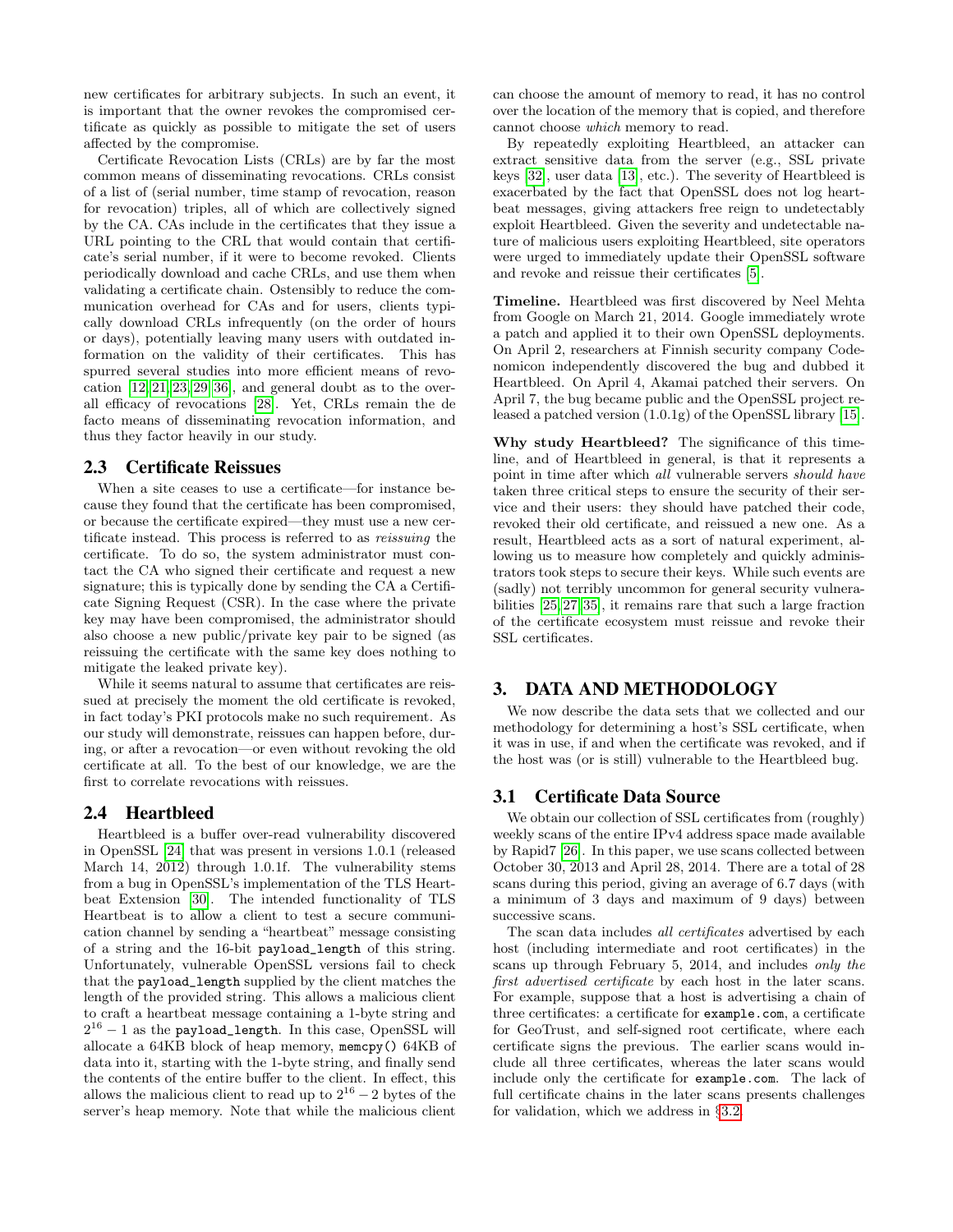<span id="page-3-1"></span>

Figure 1: Workflow from raw scans of the IPv4 address space to valid certificates (and corresponding CRLs) from the Alexa Top-1M domains. The Rapid7 data after February 5, 2014 did not include the intermediate (CA) certificates, necessitating additional steps and data to perform validation.

The scans found an average of 26.9 million hosts responding to SSL handshakes on port 443 (an average of 9.12% of the entire IPv4 address space). Across all of the scans, we observed a total of 19,438,865 unique certificates (including all leaf and CA certificates). In the sections below, we describe how we filtered and validated this data set; an overview of the process is provided in Figure [1.](#page-3-1)

# <span id="page-3-0"></span>3.2 Filtering Data

To focus on web destinations that are commonly accessed by users, we use the Alexa Top-1M domains [\[2\]](#page-12-0) as observed on April 28, 2014. We first extract all leaf (non-CA) certificates that advertise a Common Name (CN) that is in one of the domains in the Alexa list (e.g., we would include certificates for facebook.com, www.facebook.com, as well as \*.dev.facebook.com). This set represents 1,573,332 certificates (8.1% of all certificates). In order to remove invalid and self-signed certificates from this list, we then extract all advertised chains for these certificates (which are only present in the scans through February 5, 2014).

Reconstructing chains. The lack of full certificate chains for the post-February 5, 2014 scans (see §[3.1\)](#page-2-1) presents a challenge at this point, as we need the full certificate chains in order to properly validate the leaf certificates. To verify new certificates observed in these later scans, we construct a list of all 4,509 intermediate (CA), non-self-signed certifi-cates observed in previous scans.<sup>[2](#page-3-2)</sup> From these certificates, we use two types of X.509 fields to help with chain reconstruction [\[6\]](#page-13-6):

- The Subject Key Identifier and Authority Key Identifier are two fields included in most certificates, and uniquely identify the public key the certificate represents (Subject Key Identifier) and the public key that signed this certificate (Authority Key Identifier). The value is typically implemented as a hash of the public key.
- The *Subject Name* and *Issuer Name* are text fields that represent the name of the entity this certificate rep-

resents (Subject Name) and the name of entity that signed this certificate (Issuer Name).

We construct a database of all four of these fields across all 8,954 CA certificates.

Using this database, we attempt to reconstruct a leaf certificate's chain based first on the certificate's Authority Key ID and, failing that, the certificate's Issuer Name. In other words, given a leaf certificate, we look for a CA certificate whose Subject Key Identifier is the same as our leaf's Authority Key Identifier. Should we not find one (or should the Subject Key Identifier not be present), we instead look for a CA certificate whose Subject Name is the same as our leaf's Issuer Name. We then recursively apply this technique until we cannot find a parent key, we hit a trusted root certificate, or we hit a self-signed CA certificate. Should we find multiple CA keys that match at any stage, we include them all as potential chains.

Verifying chains. We then unify our set of potential chains, consisting of both host-advertised chains (for the data collected through February 5, 2014) and reconstructedchains (for the data collected post-February 5, 2014). Unfortunately, despite the leaf certificate having a Common Name in the Alexa list, many of our chains may not be valid (e.g., expired certificates, forged self-signed certificates, certificates signed by an invalid root, etc.). One common source of invalid certificates is home routers/DSL modems provided by ISPs (e.g., FRITZ!Boxes) or cloud-accessible storage devices (e.g., Western Digital's My Cloud), both of which advertise self-signed SSL certificates in the fritz.net and wd2go.com domains.

We removed these invalid chains by running openssl verify on each certificate (and its corresponding chain), and only kept the certificates that OpenSSL could verify. Because the scans occurred at different points of time, we used the faketime library [\[14\]](#page-13-19) to have OpenSSL validate the certificate as of the time of the scan. We also configure OpenSSL to trust the set of root CA certificates included by default in the OS X 10.9.2 root store [\[20\]](#page-13-20); this includes 222 unique root certificates.

After validation, we are left with 628,692 leaf certificates (40.0% of all certificates advertising Alexa domains and 3.2% of all certificates) from Alexa Top-1M domains that were advertised by some IP address and could be validated; we refer to this set of certificates as the Leaf Set. Each of these

<span id="page-3-2"></span><sup>&</sup>lt;sup>2</sup>We also conduct our own crawl (see  $\S 3.4$ ) of hosts advertising certificates in the Alexa list, and included all 4,445 additional non-self-signed CA certificates that we discovered in this list as well. However, we found that none of the additional CA certificates were necessary for validation.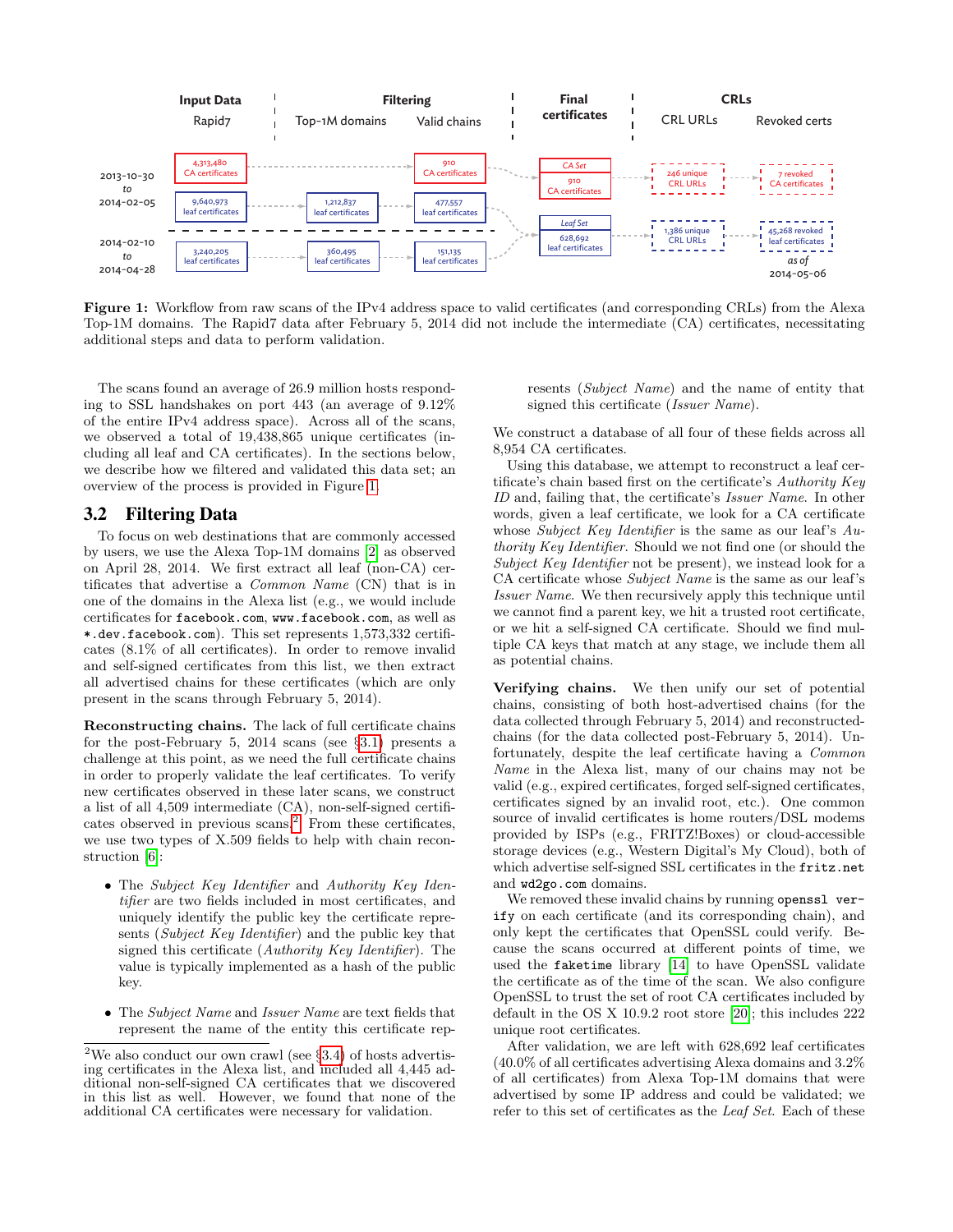<span id="page-4-1"></span>

Figure 2: Fraction of new certificates that we could verify for provided (February 5, 2014 and before) and reconstructed (post February 5, 2014) chains.

certificates has a valid chain; we refer to the collection of all CA certificates on these chains (not including the leaf certificates) as the CA Set; the CA Set contains 910 unique certificates. The Leaf Set certificates cover 166,124 (16.6%) of the Alexa Top-1M domains. This is the set of certificates (and certificate chains) that we use in the remainder of the paper.

Validation of reconstruction. Finally, we briefly validate our certificate chain reconstruction mechanism on the post-February 5, 2014 certificates. In Figure [2,](#page-4-1) we present the fraction of new certificates discovered over time for which we were able to find a valid chain, both for the pre- and post-February 5, 2014 data. We make two interesting observations: First, the fraction of certificates that we could validate is relatively stable at 2% both before and after the switch to using reconstructed chains, suggesting that our mechanism for chain reconstruction does not miss many chains. Second, we see a large uptick in the fraction of newly-appearing certificates that we could validate after Heartbleed; as we discuss in the following section, this is due to many certificates being reissued in the wake of Heartbleed.

#### 3.3 Collecting CRLs

To determine if and when certificates were revoked, we extracted the CRL URLs out of all Leaf Set certificates. We ignored invalid URLs, including ldap:// protocols and nonroutable addresses. We found 626,659 (99.7%) of these certificates to include at least one well-formed, reachable CRL URL; for certificates that included multiple CRL URLs, we included them all. We found a total of 1,386 unique CRL URLs (most certificates use a unified CRL provided by the signing CA, so the small number of CRLs is not surprising). We downloaded all of these CRLs on May 6, 2014, and found 45,268 (7.2%) of the Leaf Set certificates to be revoked.

We also collected the CRL URLs for all certificates in the CA set. We found that 884 (97.1%) of the certificates in the CA Set included a reachable CRL; the union of these URLs comprised 246 unique reachable URLs. We downloaded these CRLs on May 6, 2014, as well. We found a total of seven CA certificates that were revoked, which nullified the validity of 60 certificates in the Leaf Set  $(< 0.01\%)$ .

#### <span id="page-4-0"></span>3.4 Inferring Heartbleed Vulnerability

Finally, we wish to determine if a site was ever vulnerable to the Heartbleed OpenSSL vulnerability (and if it continued to be vulnerable at the end of the study). Doing so allows us to reason about whether the site operators should have

<span id="page-4-3"></span>

Figure 3: Flowchart of inference of previous Heartbleed vulnerability of hosts based on our SSL scan.

reissued their SSL certificate(s) and revoked their old one(s). Determining if a host is currently vulnerable to Heartbleed is relatively easy, as one can simply send improperly-formatted SSL heartbeat messages to test for vulnerability.

However, determining if a site was vulnerable at some point in the past—but has since updated their OpenSSL code—is more challenging. We observe that only three of the common TLS implementations have ever supported SSL Heartbeats [\[30\]](#page-13-14): OpenSSL [\[24\]](#page-13-13), GnuTLS [\[33\]](#page-13-21), and Botan [\[4\]](#page-13-22). Thus, if a host supports the SSL Heartbeat extension, we know that it is running one of these three implementations. Botan is a library that is targeted for client-side TLS, and we know of no popular web server that is able to use the Botan TLS library. GnuTLS has support for the SSL Heartbeat extension, but it is not enabled by default.<sup>[3](#page-4-2)</sup> To determine if the host is using GnuTLS, we observed that GnuTLS supports the Max Fragment Length SSL extension [\[1\]](#page-12-1), which is enabled by default, while OpenSSL has never supported this extension. Thus, if we observe a host that supports the SSL Heartbeat extension but not the Max Fragment Length extension, we declare that host to have been running a version of OpenSSL that was vulnerable (see Figure [3](#page-4-3) for a graphical representation).

To collect the list of sites that were ever vulnerable to Heartbleed, we first extracted the set of IP addresses in the April 28, 2014 Rapid7 scan that were advertising a certificate with a Common Name in the Alexa Top-1M list. We found 5,951,763 unique IP addresses in this set. We then connected to these IP addresses, performed the TLS negotiation, determined the SSL extensions that the host supported, and determined whether the host was still vulnerable to the Heartbleed vulnerability. We also downloaded the set of CA certificates that the host advertised, which we used to aid certificate validation (see §[3.2\)](#page-3-0).

Limitations. Our methodology for inferring a host's vulnerability to Heartbleed has the following limitations. Because we did our scan three weeks after Heartbleed was announced, we may have both false positives and false negatives in detecting whether a host was ever vulnerable to Heartbleed. For false positives, hosts that were upgraded directly from OpenSSL 0.9.8 to OpenSSL 1.0.1g (i.e., bypassing the Heartbleed bug) would be incorrectly flagged as being vulnerable in the past. We suspect this fraction is small, as this would have had to have happened between April 7th (the release of OpenSSL 1.0.1g) and April 28th (our scan), but we are unable to estimate the fraction of hosts this covers.

For false negatives, administrators who responded to Heartbleed by either recompiling OpenSSL with

<span id="page-4-2"></span> ${}^{3}$ In fact, in our scan, we did not discover *any* hosts that were running GnuTLS with SSL Heartbeats enabled.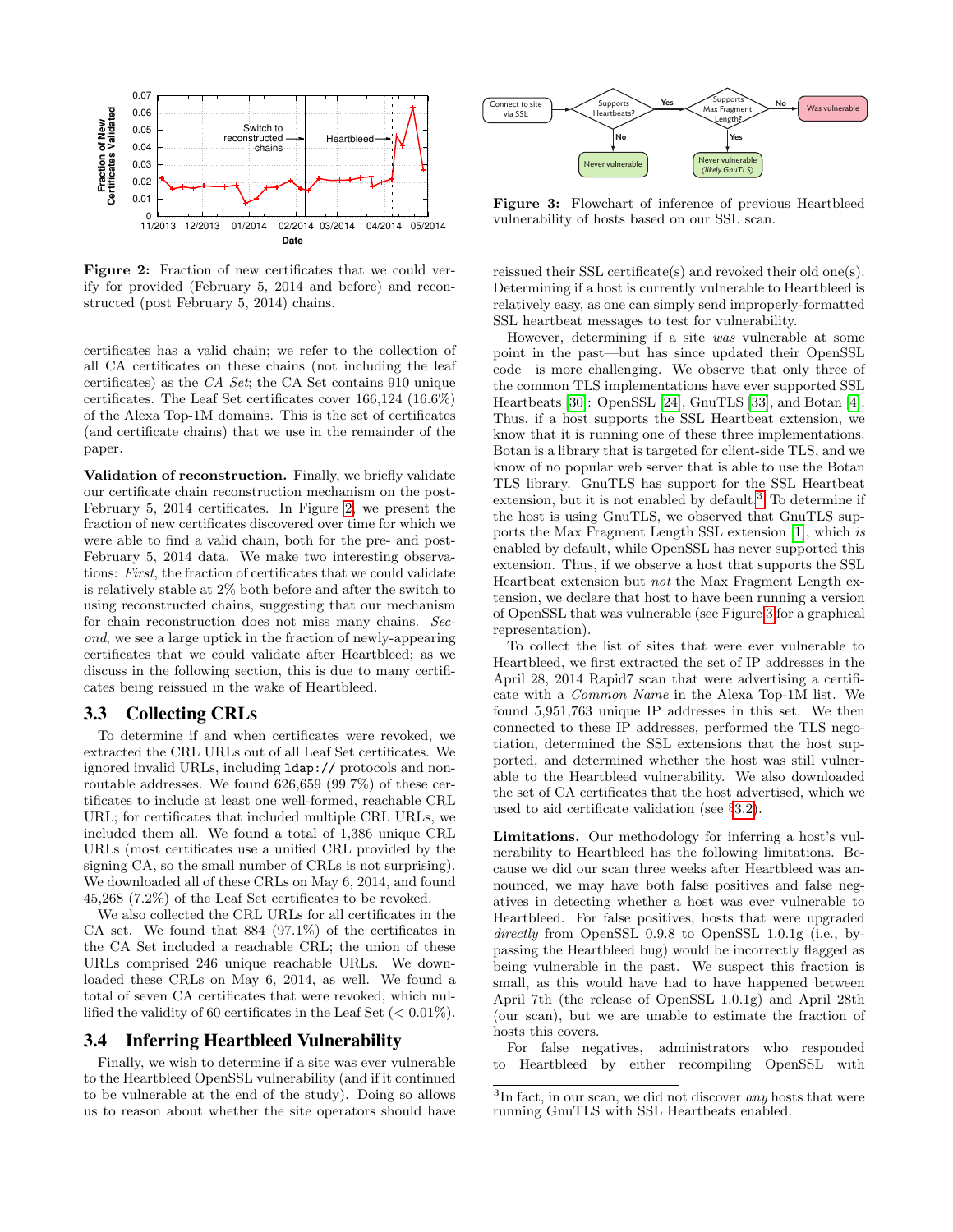<span id="page-5-2"></span>

Figure 4: Example of lifetime, for certificates for m.scotrail.co.uk. All hosts except one switch to a new certificate after February 10, 2014.

-DOPENSSL\_NO\_HEARTBEATS or who downgraded their OpenSSL implementation to version  $\leq 0.9.8$  would have their hosts incorrectly flagged as never having been vulnerable. We are similarly unable to determine the fraction of hosts in our data set that this applies to; we suspect it is small as well, as many operating systems vendors (e.g., Ubuntu) pushed out a Heartbleed security update that is usually automatically applied.

Verification of vulnerability detection. We performed a brief experiment to estimate the false negative rate of our Heartbleed vulnerability detection mechanism. We use a vulnerability scan of the Alexa Top-1M domains conducted by the authors of ZMap [\[37\]](#page-13-23) on April 9, 2014, which contains a list of hosts they confirmed to be vulnerable to Heartbleed. In our scan on April 28, 2014 (19 days after the ZMap scan), we found that 8,651 of these hosts were still advertising a certificate with the same Common Name. Of these, 1,737 (20.1%) were still vulnerable; the remainder were likely patched in the meantime. Using our fingerprinting methodology above, we would have inferred that 8,483 (98.1%) of the hosts were running a version of OpenSSL that was vulnerable at some point (despite the fact that the majority of these were actually no longer vulnerable). This high rate of recall, coupled with the unlikelihood of false negatives, leads us to conclude that our methodology for inferring previous vulnerability is highly accurate. Figure 1.1 The scan is the host was down the host was down the host was down in the host was down in the host was down in the host was down in the host was down in the host was down in the host was down in the scan in the

# <span id="page-5-0"></span>4. ANALYSIS

We now turn to examine the collected SSL certificate data. We first present a few definitions we use in the analysis before proceeding.

## 4.1 Definitions

We are concerned with the evolution of SSL certificates (i.e., when are new certificates created, old ones retired, etc.). To aid in understanding this evolution, we define the following notions:

Certificate birth: We define the birth of an SSL certificate to be the date of the first scan where we observed any host advertising that certificate. For hosts that we observed advertising a certificate on the very first scan (October 30, 2013), we define these certificates to have no birth date, since we do not know when they were first advertised.<sup>[4](#page-5-1)</sup>

<span id="page-5-4"></span>

Figure 5: Number of certificate birth, deaths, reissues, and revocations over time. Note the log scale on the y-axis.

Certificate death: Defining the death of a certificate is more complicated, as we observe a number of instances where many hosts advertise a given certificate, and then all but one or a few of the hosts switch over to a new certificate (presumably, the site intended to retire the old certificate, but missed some of the hosts). To handle these cases, we calculate the maximum number of hosts that were ever advertising each certificate. We then define the death of an SSL certificate to be the last date that the number of hosts advertising the certificate was above 10% of that certificate's maximum. The 10% threshold prevents us from incorrectly classifying certificates that are still widely available as dead, even if the certificate has been reissued. Note that certificates may not have a death date if the certificate is still advertised by many IP addresses on our last scan.

An example of certificate lifetime is shown in Figure [4,](#page-5-2) for the certificates for m.scotrail.co.uk. All hosts except one switch to a new certificate after February 10, 2014; this lone host finally switches on April 28, 2014. In this case, we would consider the death date of the old certificate to be February 10, 2014 (as indicated in the figure), and we would consider the new certificate to have no death date.

Based on these definitions, we can now define the notion of a certificate reissue and revocation:

Certificate reissue: We consider a certificate to be reissued if the following three conditions hold: (a) we observe the certificate die, and (b) we observe a new certificate for the same *Common Name* born during a scan within 10 days<sup>[5](#page-5-3)</sup> of the certificate's death, and (c) we observe at least one IP address switch from the old certificate to the new between the two scans. We define the date of the certificate reissue to be the date of the certificate's death. For the sake of clarity, we refer to the old certificate that was replaced as the retired certificate.

Certificate revocation: We consider a certificate to be revoked if the certificate's serial number appears in any of the certificate's CRLs. The date of revocation is provided in the CRL entry.

<span id="page-5-1"></span> ${}^{4}$  Of course, some certificates may have been missed on the first scan if the host was down; these certificates would likely

show up in the second scan (and would have a birth date of the next scan). This is the cause of the small spike in births on November 2, 2013 in Figure [5.](#page-5-4)

<span id="page-5-3"></span><sup>&</sup>lt;sup>5</sup>We choose 10 days as a threshold as this is the maximum difference between two successive scans.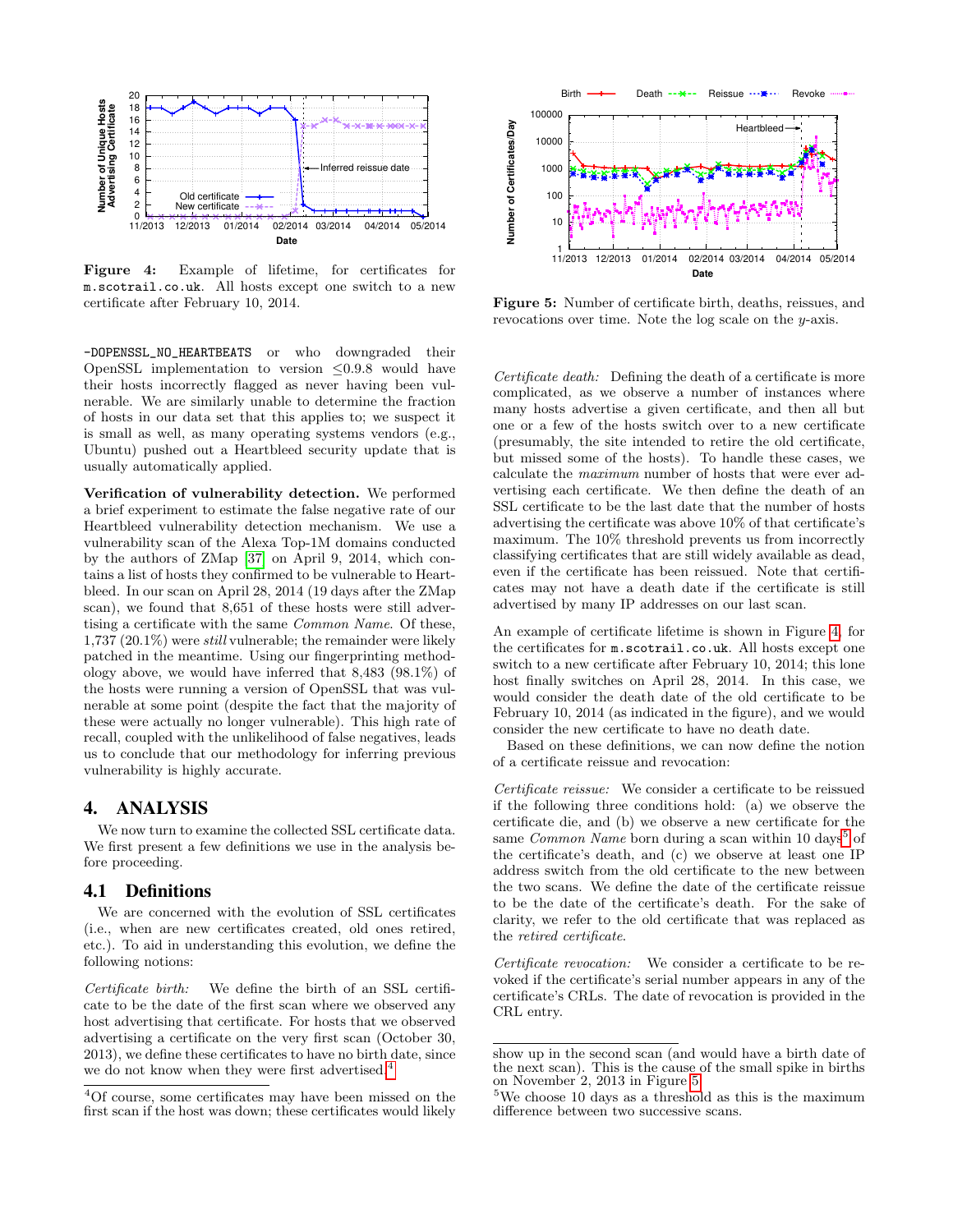<span id="page-6-1"></span>

Figure 6: Fraction of domains that have at least one host that was ever vulnerable to Heartbleed as a function of Alexa rank, as well as domains that continued to be vulnerable at the end of the study.

In Figure [5,](#page-5-4) we present the number of certificate births, deaths, reissues, and revocations per day over time. The number of births is almost always larger than the number of deaths, meaning that the total number of certificates inthe-wild is increasing over time. Furthermore, we observe a large spike in all four events in the wake of Heartbleed, with an especially large increase in the number of revocations. For example, we see an average of 29 certificate revocations per day before Heartbleed; after Heartbleed, this jumps to an average of 1,414 revocations per day.

## 4.2 Heartbleed Prevalence

We present a brief analysis on the number of certificates hosted by machines that were ever vulnerable to Heartbleed. Of the 428,552 leaf certificates that were still alive on the last scan, we observe 122,832 (28.6%) of them advertised by a host that was likely vulnerable to Heartbleed at some point in time.[6](#page-6-0) These certificates are for 117,112 unique Common Names and come from 70,875 unique Alexa Top-1M domains. Of these certificates, 11,915 certificates (from 10,366 unique domains) were on hosts that were still vulnerable at the time of our crawl (April 30, 2014, over three weeks after the announcement of Heartbleed). This result demonstrates that even in the wake of a well-publicized, severe security vulnerability, around 10% of vulnerable sites have not yet addressed the underlying issue three weeks after the fact. **Example 18**<br> **Example 32**<br> **Example 32**<br> **Example 32**<br> **Example 32**<br> **Example 32**<br> **Example 32**<br> **Example 32**<br> **Example 32**<br> **Example 32**<br> **Example 32**<br> **Example 32**<br> **Example 32**<br> **Example 32**<br> **Example 32**<br> **Example 32** 

In Figure [6,](#page-6-1) we present the fraction of domains that have at least one SSL host that was ever vulnerable to Heartbleed (or still was as of April 30, 2014). We can observe a slight increase in likelihood of ever being vulnerable for the most popular sites, but the distribution quickly stabilizes. Again, the increased likelihood of being vulnerable is likely because these sites have larger numbers of hosts. This trend is mirrored in the hosts that are still vulnerable on April 30, 2014.

## <span id="page-6-4"></span>4.3 Certificate Reissues

We now examine the reissuing of SSL certificates in the wake of Heartbleed. Not all SSL certificate reissues that we observe following Heartbleed's announcement are due to the Heartbleed vulnerability. In particular, reissues can happen

<span id="page-6-2"></span>

Figure 7: Cumulative distribution of the number of days before expiration that certificates are reissued.

for at least two other reasons: First, the old certificate could be expiring soon, and the organization reissues the certificate as it would normally. In Figure [7,](#page-6-2) we present the cumulative distribution of the number of days before expiry that we observe certificates being reissued. We see that over 50% of certificates are reissued within 60 days of their expiry date (with a long tail).

Second, a site may periodically reissue certificates as a matter of policy (even if the old certificate was not near expiration). For example, Figure [8](#page-6-3) presents a graph showing the prevalence of the www.google.com certificates over time, with each line representing the number of hosts advertising a different certificate. Google typically reissues this certificate every two weeks, despite the fact that the certificates are typically valid for more than three months.

In this study, we would like to be able to distinguish a Heartbleed-induced certificate reissue from a reissue that would otherwise have happened anyway. We define the reissue of a certificate to be Heartbleed-induced if all three of the following conditions hold:

- 1. The date of reissue was on or after April 7, 2014 (the day Heartbleed was announced). We note that a small number of organizations were informed about Heartbleed before the public announcement; as this list is not fully known, we do not consider them separately.
- 2. The certificate that is reissued was going to expire more than 60 days after the reissue. This eliminates certificates that were very likely to be reissued in the near future anyway.

<span id="page-6-3"></span>

Figure 8: Example of certificate birth and death for certificates for www.google.com. Google reissues this certificate about once every two weeks (each impulse represents a different certificate).

<span id="page-6-0"></span> $^6\mathrm{This}$  fraction is somewhat higher than the 17% of sites that Netcraft found to be vulnerable [\[22\]](#page-13-1), but we note that we are measuring *certificates* from the Alexa Top-1M while Netcraft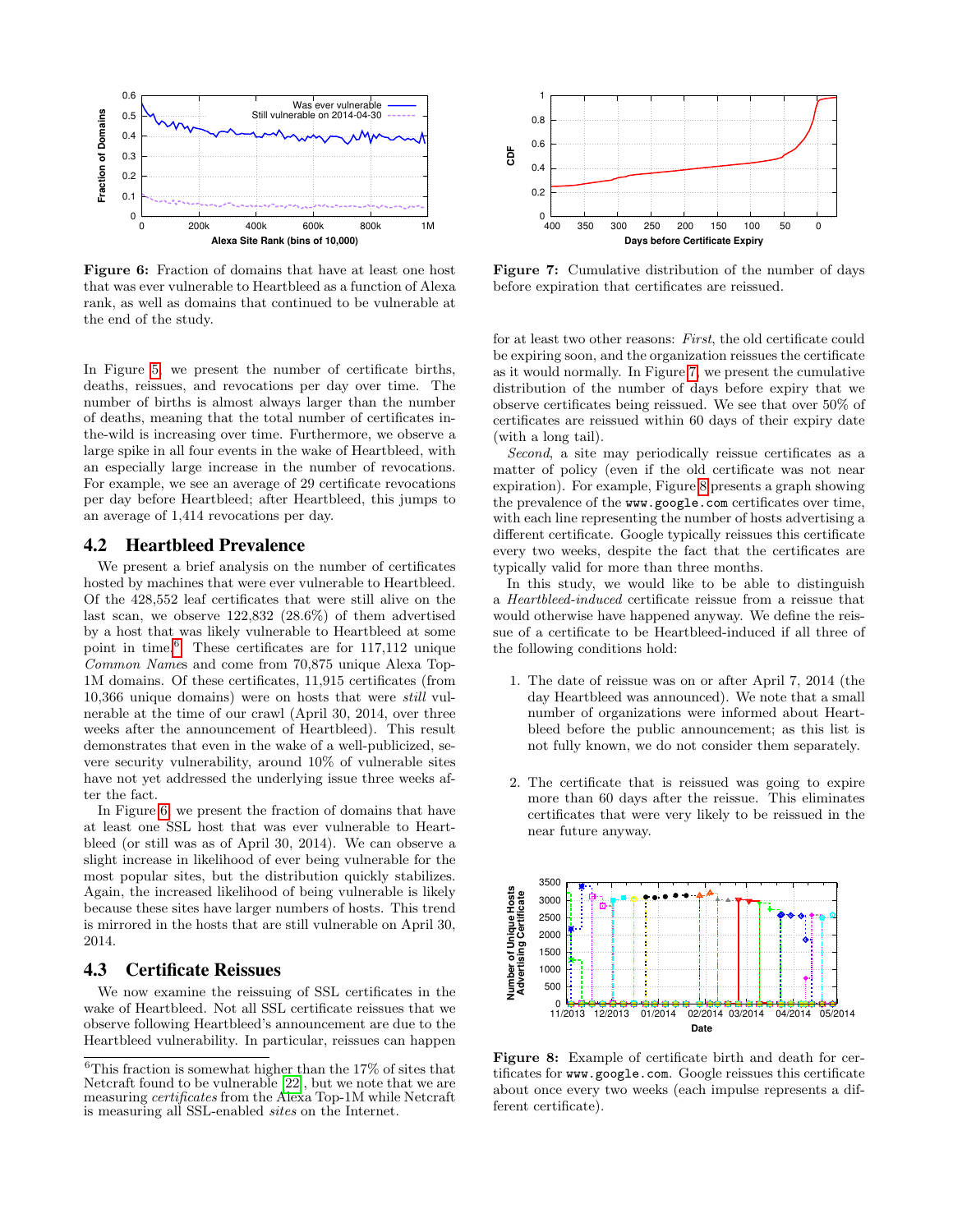<span id="page-7-0"></span>

Figure 9: Number of Heartbleed-induced and non-Heartbleed-induced certificate reissues over time.

3. We do not observe more than two other reissues for certificates with that Common Name in the time before Heartbleed. This implies that certificates with that name do not typically get reissued more than once every 3 months (as far as we can observe from our dataset), as our data set begins on October 30, 2013 (slightly over 5 months before the announcement of the Heartbleed vulnerability).

Thus, for the examples shown so far, we would not have considered the reissue of the retired certificate in Figure [4](#page-5-2) to be Heartbleed-induced (as it happened before Heartbleed), and we would also have not considered any of Google's reissues in Figure [8](#page-6-3) to be Heartbleed-induced (because we observed a total of 12 reissues of certificates with that Common Name prior to Heartbleed). It is important to note that Heartbleed-induced reissues can happen for certificates that we never observed on a vulnerable host, either because we falsely declared the certificate to not be vulnerable (see §[3.4\)](#page-4-0) or because the site reissued out of an abundance of caution, even though they were not actually vulnerable. Given these three conditions, we expect that our estimate of Heartbleedinduced reissues is a strict lower bound. From the theorem is a state of the shown in the show of the show of the show of the show of the show of the show of the show of the show of the show of the show of the show of the show of the show of the show of the show

Heartbleed-induced reissues. Overall, we observe 36,781 certificate reissues that we declare to be Heartbleedinduced in the three weeks following the announcement; this is 8.9% of all certificates that were alive at the time Heartbleed was announced. In Figure [9,](#page-7-0) we present the number of Heartbleed-induced and non-Heartbleed-induced certificate reissues over time. We observe that the number of non-Heartbleed-induced reissues is relatively stable—even after Heartbleed—suggesting our designation of Heartbleedinduced reissues is likely accurate. The slight spike in non-Heartbleed-induced reissues after April 7 may reflect that our approach yields a conservative underestimate of the number of Heartbleed-induced reissues.

Next, we examine the fraction of sites that have at least one Heartbleed-induced certificate reissue, as a function of Alexa rank. Figure [10](#page-7-1) presents these results; we can observe a strong correlation with Alexa rank. Higher-ranked sites are much more likely to have reissued at least one certificate due to Heartbleed (even though they are only slightly more likely to have been vulnerable, as observed in Figure [6\)](#page-6-1). This result complements previous studies' findings that more popular websites often exhibit more sound administrative practices [\[8,](#page-13-24) [17\]](#page-13-5).

Vulnerable certificates. Next, we examine the certificates

<span id="page-7-1"></span>

Figure 10: Fraction of domains that have at least one Heartbleed-induced reissue/revocation as a function of Alexa rank.

actually were); we refer to these certificates as vulnerable certificates. We declare a certificate to be vulnerable if the following three conditions hold:

- 1. Its date of birth was before April 7, 2014,
- 2. It has not expired as of April 30, and
- 3. It was advertised by at least one host that was (or is) vulnerable to Heartbleed.

In other words, these certificates are vulnerable because their associated private keys could have been stolen by attackers.

Overall, we find 107,712 vulnerable certificates. Of these, we observe that only 28,652 (26.7%) have been reissued as of April 30. The remaining 79,060 (73.3%) vulnerable certificates that have not been reissued come from 55,086 different Alexa Top-1M domains. Thus, the vast majority of SSL certificates that were potentially exposed by the Heartbleed bug remain in-use over three weeks after the vulnerability was announced.

Reissues with same key. System administrators who believe that their SSL private key may have been compromised should generate a new public/private key pair when reissuing their certificate. We now examine how frequently this is done, both in the case of normal certificate reissues and for Heartbleed-induced reissues.

We first observe that, in general, reissuing a certificate using the same public/private key pair is quite common. Figure [11](#page-7-2) presents the fraction of all new certificates that use the same key as the one they are replacing; up to 53% of all reissued certificates do so. This high level of key reuse is

<span id="page-7-2"></span>

Figure 11: Fraction of new certificates that use the same public/private key pair as the key they are replacing.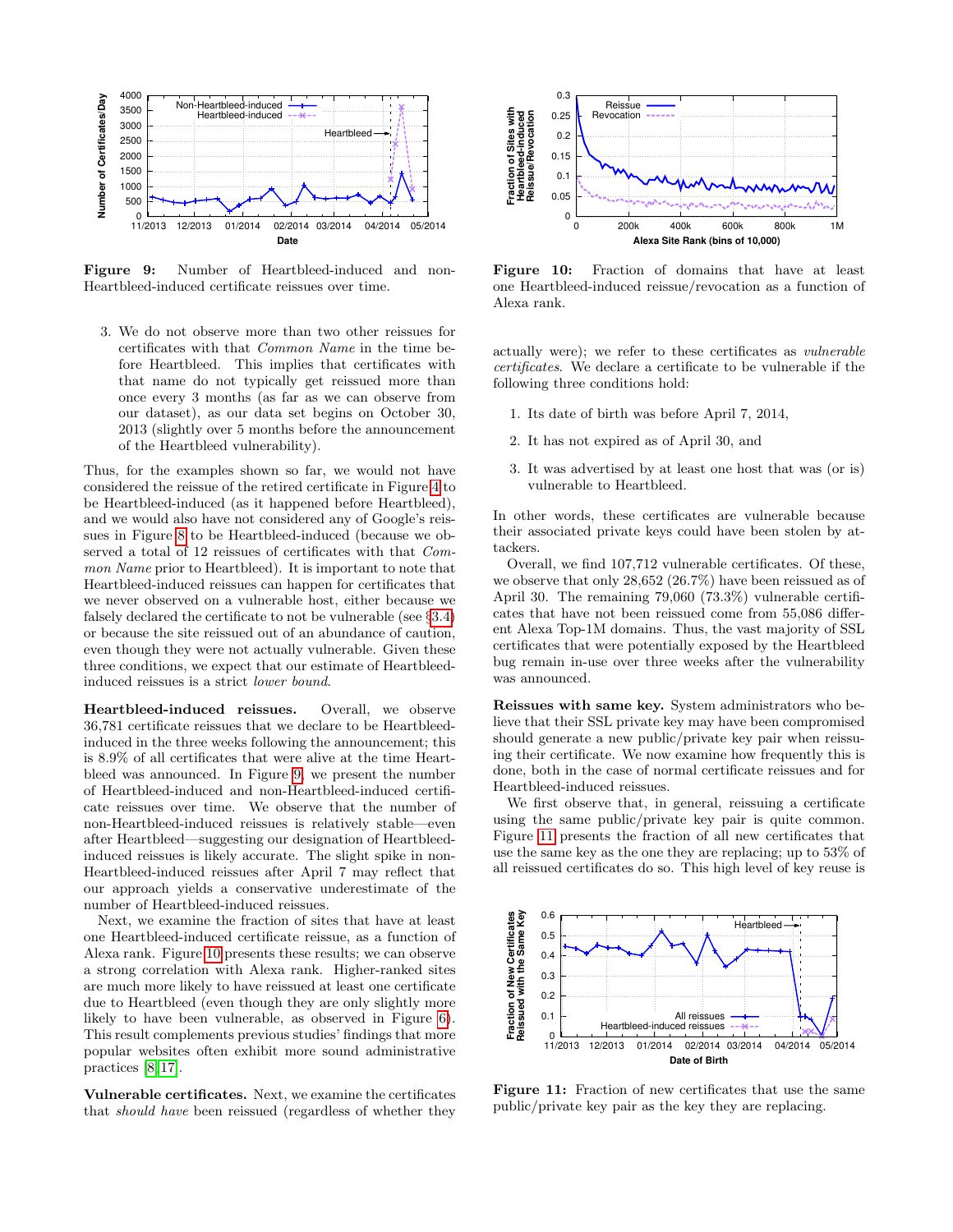<span id="page-8-1"></span>

Figure 12: Number of domains that revoked at least one certificate over time for the month before and after Heartbleed.

at least partially due to system administrators re-using the same Certificate Signing Request (CSR) when requesting the new certificate from their CA.

In the wake of Heartbleed, we observe a significant drop in the frequency of reissuing certificates with the same key; this result indicates that sites are generating a new key pair more frequently. However, if we focus on the Heartbleed-induced reissues, we observe that a non-trivial fraction (4.1%) of these certificates are reissued with the same key (thereby defeating the purpose of reissuing the certificate). In fact, we observe a total of 912 such certificates coming from 747 distinct Alexa domains.

# 4.4 Certificate Revocation

We now turn to investigating certificate revocation before, during, and after the revelation of Heartbleed. Recall that it is critical that a vulnerable certificate be revoked: even if a site reissues a new certificate, if an attacker gained access to the vulnerable certificate's private key, then that attacker will be able to impersonate the owner until either the certificate expires or is revoked.[7](#page-8-0) We study both revocation and expiration here, and correlate them with rates of reissue. Contrary to standard assumptions, we find that revocation and reissues do not happen simultaneously.

Overall revocation rates. Figure [5](#page-5-4) shows the number of certificate revocations over time; as noted above, the average jumps from 29 certificates revoked per day to 1,414 post-Heartbleed. However, the spike on April 16, 2014 is somewhat misleading, as it was largely due to the massrevocation of 19,384 CloudFlare certificates of the form sslXXXXX.cloudflare.com [\[31\]](#page-13-25).

To mitigate this issue, we plot in Figure [12](#page-8-1) the number of unique domains that revoked at least one certificate over time. We make three interesting observations: First, the magnitude of the Heartbleed-induced spike is greatly reduced, but we still observe an up-to-40-fold increase in the number of domains issuing revocations per day. Second, we observe that the number of domains issuing revocations falls closer to its pre-Heartbleed level by April 28th, suggesting that most of the domains that will revoke their certificate in direct response to Heartbleed already have. From the certification of the certification of the certification of the certification of the certification of the certification of the certification of the certification of the certification of the certification of the ce

<span id="page-8-2"></span>

Figure 13: Fraction of reissued certificates that are revoked within two weeks of being retired. A significant increase in revocation probability is observed after Heartbleed.

Third, we observe three "dips" in the post-Heartbleed revocation rate on April 13th, April 20th, and April 27th—all weekends, indicating that far fewer revocations occur on the weekend relative to the rest of the week. This periodicity can also be (less-easily) observed in the pre-Heartbleed time frame. It is reasonable to assume revocations dip on weekends because humans are involved in the revocation process, however it is not clear who is responsible for the delays: is it site administrators or CRL maintainers at CAs (or both) who are not working on weekends? Regardless of who is responsible, these weekend delays are problematic for online security, since vulnerabilities (and the attackers who exploit them) do not take weekends off.

Revocation of reissued certificates. We now examine the fraction of retired certificates (i.e., old certificates that have been superseded by a reissued cert) that are revoked within two weeks of being retired. Figure [13](#page-8-2) plots this fraction over time. For example, the point on March 3, 2014 shows that 2.2% of the certificates retired on that day were revoked by March 17, 2014. Overall, we see that between 2% and 3% of certificates being retired are eventually revoked. This probability increases by an order of magnitude after Heartbleed, with almost 40% of retired certificates being revoked quickly afterwards. This result suggests that the reason many certificates were reissued just after April 7 was because of Heartbleed, since the retired certificates were also revoked. This contrasts with certificates that are reissued due to impending expiration, in which case the retired certificate does not need to be revoked.

Heartbleed-induced revocations. Similar to certificate reissues, not all certificate revocations after April 7, 2014 are necessarily due to Heartbleed (e.g., the site could have exposed their private key due to a different vulnerability). We therefore define a Heartbleed-induced revocation to be a certificate revocation where the certificate had a Heartbleedinduced reissue (see §[4.3\)](#page-6-4).

Overall, we observe 14,726 Heartbleed-induced revocations; this corresponds to 40% of all Heartbleed-induced reissued certificates. Thus, 60% of all certificates that were reissued due to Heartbleed were not revoked, implying that, if the certificate's private key was actually stolen, the attacker would be able to impersonate the victim without any clients being able to detect it.

Figure [10](#page-7-1) presents the fraction of sites that have at least one Heartbleed-induced certificate revocation, as a function of Alexa rank. Revocations follow a similar trend to reis-

<span id="page-8-0"></span> ${\rm ^7We}$  note that revocation alone is often insufficient to prevent impersonation, as an attacker may be able to prevent the client from accessing the CRL. In this case, many web browsers still accept the certificate as valid [18].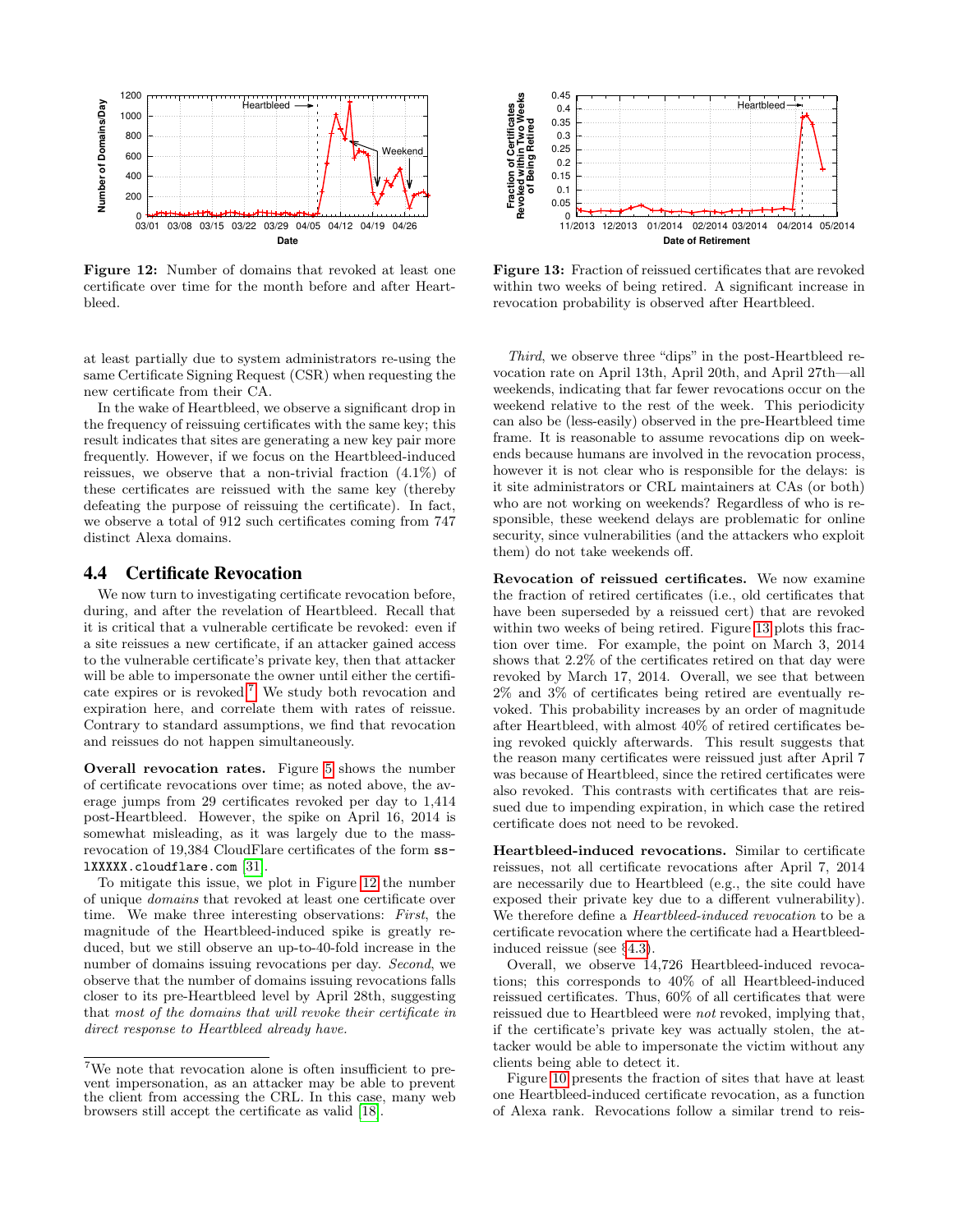<span id="page-9-0"></span>

Figure 14: Cumulative distribution of the number of days between when a certificate is reissued and when it is revoked. Positive values indicate the certificate is reissued before it is revoked; negative values indicate the opposite.

sues, i.e., sites with high rank are slightly more likely to revoke. Ideally, the two lines in Figure [10](#page-7-1) should be coincident, i.e., all sites reissuing certificates due to Heartbleed should also have revoked the retired certificates (the only exception to this rule is if the retired certificate was about to expire anyway, but we account for this in our definitions of Heartbleed-induced reissues and revocations). This result highlights a serious gap in security best-practices across all of the sites in the Alexa Top-1M.

Finally, we examine the revocation speed, or the number of days between when a certificate is reissued and it is revoked. Figure [14](#page-9-0) presents the cumulative distribution of the revocation speed for both Heartbleed-induced and non-Heartbleedinduced revocations. To make the distributions comparable, we only look at differences between -10 and 10 days (recall that Heartbleed-induced reissues and revocations can only occur after April 7, 2014, limiting that distribution). We observe that Heartbleed-induced revocations appear to happen slightly more quickly, thought not to the extent one might expect, given the urgent nature of the vulnerability. We also observe that revocation almost always happens after reissue, which is likely explained by the more manual process that revocation often entails. This result contradicts previous assumptions [\[8\]](#page-13-24) that revocations and reissues occur simultaneously. Finally, it is worth noting that the granularity of our scans makes generalizing these results difficult, since we cannot tell exactly when a certificate was reissued; however, the two distributions are comparable to each other. 38<br>
18 0.4<br>
18 0.4<br>
18 0.4<br>
18 0.4<br>
18 0.4<br>
18 0.4<br>
18 0.4<br>
18 0.4<br>
18 0.4<br>
18 0.4<br>
18 0.4<br>
18 0.4<br>
18 0.4<br>
18 0.4<br>
18 0.4<br>
18 0.4<br>
18 0.4<br>
18 0.4<br>
18 0.4<br>
18 0.4<br>
18 0.4<br>
19 0.4<br>
19 0.4<br>
19 0.4<br>
19 0.4<br>
19 0.4<br>
19 0.4<br>
1

Expirations are not enough. To demonstrate how long the effects of this vulnerability could be felt if sites do not revoke their vulnerable certificates, we analyze certificates that, by the end of our data collection, were found to be vulnerable (and alive) when Heartbleed was announced, reissued thereafter, but never revoked. Figure [15](#page-9-1) presents the distribution of how much longer such certificates will continue to live if their sites do not revoke them. Note that this CDF appears to be piecewise linear at intervals of 1 year: this is because expiration dates are typically set at intervals of a year—that the distribution is roughly uniform within these year intervals indicates that certificates are issued mostly uniformly throughout the year. This figure shows that, without revoking, the vulnerability introduced in 2014 could affect clients through 2020. We conclude from this that, given the meager rates of revocation, it would be helpful for CAs to shift to shorter expiry times in their cer-

<span id="page-9-1"></span>

Figure 15: The distribution of time-until-expiry for vulnerable, reissued, but not revoked certificates. If these certificates are never revoked, this figure shows how long they will persist.

CRL reason codes. The CRL specification allows the maintainers of CRLs to include a reason for why a certificate was revoked along with the revocation in the form of a small set of reason codes. The reason code is optional, and the options range from "Unspecified" to "Key Compromised" to "Privilege Withdrawn" [\[6\]](#page-13-6). Note that the CRL reason codes are not necessarily verified by the certificate authorities, and they may be incorrect.

For all of the certificates that we observed to be revoked, we extracted the reason code (if one existed); we present the distribution of these reason codes for both Heartbleedinduced and non-Heartbleed-induced certificate reissues in Figure [16.](#page-9-2) Note the log-scale on the  $x$ -axis.

We make two key observations. First, we see a significant increase in the probability of a reason code being provided at all for Heartbleed-induced revocations: only 19.2% of non-Heartbleed-induced revocations provide any reason code (including the "Unspecified" reason code), while 27.1% on Heartbleed-induced revocations provide a reason code. Second, we observe a large increase in the "Key Compromise" reason code (from 0.40% to 1.18% of all CRL entries); given that Heartbleed certificates are likely being reissued

<span id="page-9-2"></span>

Figure 16: Distribution of CRL reason codes given for both Heartbleed-induced and non-Heartbleed-induced certificate reissues. Note the log scale on the x-axis. We observe an increase in reasons for revocations being given for Heartbleed-induced reissues, especially for the "Key Compromised" reason code.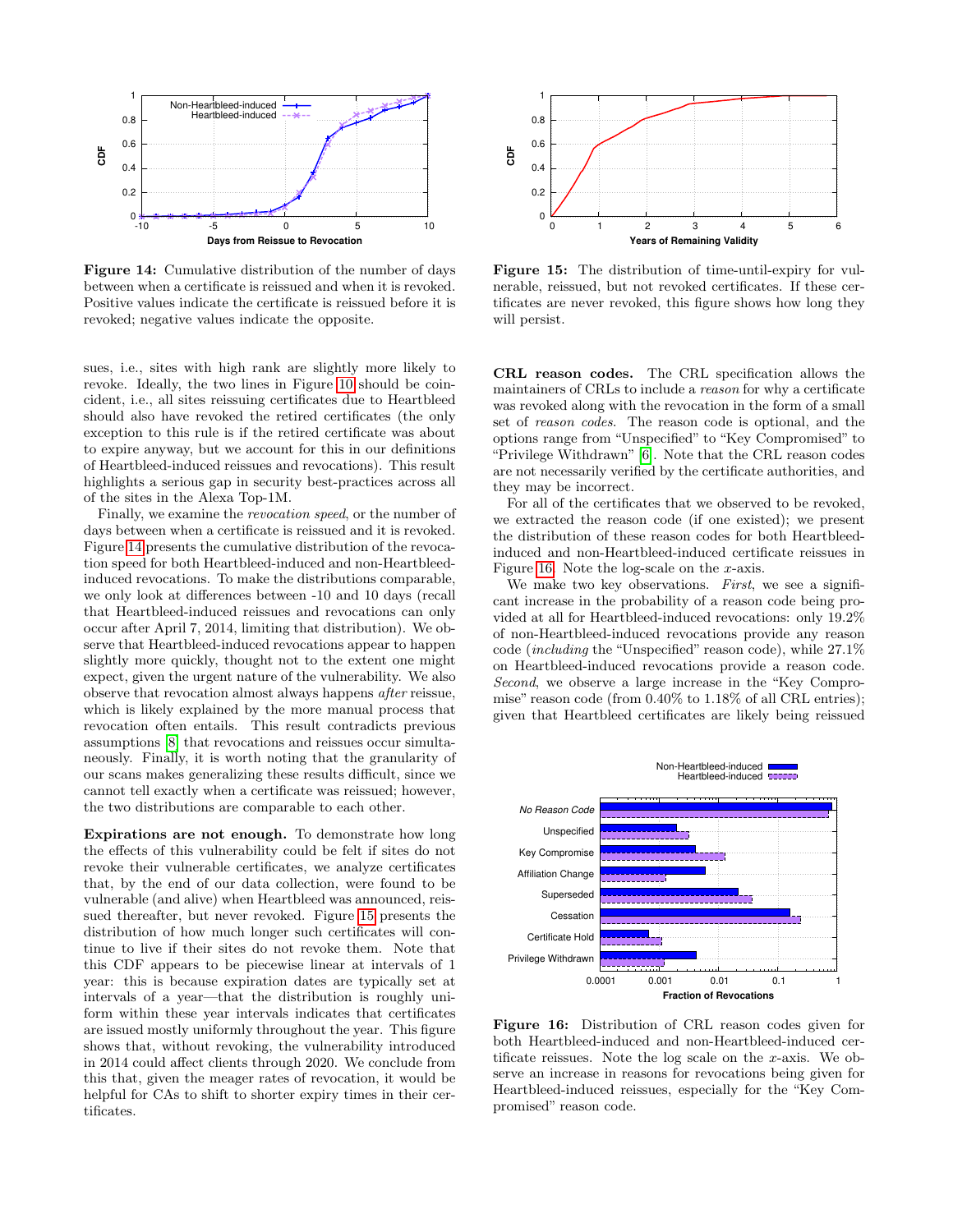<span id="page-10-0"></span>

Figure 17: Cumulative distribution of the time between when we downloaded the CRLs (6:00pm EST) and the time of issue recorded in the CRL (and signed by the CA). Most CAs have a chance to revoke certificates at least once a day, as 95% of the CAs updated their CRLs within 24 hours of when we downloaded them.

due to concerns that the private key may have been compromised, this increase is not unexpected. However, it still appears that vast majority of CRL entries are mis-coded. Prior work has also noted that CRLs are usually mis-coded [\[8\]](#page-13-24), although the snapshot we present in Figure [16](#page-9-2) is even more stark, given that we know Heartbleed-induced revocations should have been revoked with a reason code of "Key Compromise".

CRL update intervals. The general lack of site administrators revoking certificates when they should (e.g., after Heartbleed) could be attributed to the CAs only updating their CRLs on very long timescales. For example, one reason for this would be if CAs kept their private keys on offline hosts that would have to be powered on every time to sign CRLs. Another reason would be so clients do not need to download new CRLs very often.

Figure [17](#page-10-0) indicates that neither of these reasons are true. This figure shows the cumulative distribution of the difference between the time we downloaded a CRL and the time it was issued. We see that 95% of CAs signed a fresh CRL within 24 hours of 6:00pm EST (when we downloaded the CRLs). When CAs sign a fresh CRL, they have the opportunity to revoke more certificates. These results suggest that CAs could revoke certificates as often as every few hours. Thus, any delays in the revocation of certificates are due to humans in the loop: either certificate owners who are not reporting potentially compromised keys, or CA personnel who are not manually adding new entries to CRLs before they are signed and shipped.

Another important factor in the context of client impact is when (and whether) clients obtained the list of revocations. Unfortunately, we are unable to answer this question given our data collection methodology (it would require instrumenting end-hosts to see when precisely their browsers and operating systems fetched CRLs or issued OCSP queries). Such a study is an interesting area of future work. However, there is one aspect of this problem to which we may be able to lend insight; it was recently reported that many browsers do not even bother to check certificates' CRLs, with the exception of extended validation (EV) certificates [\[7\]](#page-13-27). We next turn to an analysis of how these EV certificates are reissued and revoked in comparison to the entire corpus of certificates.

<span id="page-10-2"></span>

Figure 18: The rate at which vulnerable certificates were reissued and revoked after Heartbleed's announcement. (Note that the y-axis does not begin at zero.)

## 4.5 Extended Validation Certificates

Recall that one of the major roles of a CA is to validate the identity of the subjects for whom it issues certificates. Extended Validation (EV) certificates are a means by which CAs can express that this identity-verification process has followed a set of (presumably stringent) established criteria. EV certificates are standard X.509 certificates, and offer no additional security per se, but the rationale is that with a more thorough verification process by the CAs, these cer-tificates can be more readily verified and trusted by users.<sup>[8](#page-10-1)</sup> That said, there remains concern as to whether or not this trust is well-placed. We close this section by investigating the rate at which vulnerable EV certificates were revoked and reissued as compared to the entire aggregate of certificates.

Figure [18](#page-10-2) shows the fraction of vulnerable certificates that have yet to be reissued or revoked over time. In this figure, the initial  $y$  values do not all start at 1.0 for reissues: this is because, with coarse granularity of our data, we cannot be certain whether some certificates were reissued immediately after the scan on April 7, 2014, immediately before the scan on April 10, 2014, or in between. We therefore provide the most optimistic possibility: if we know a certificate was reissued between days d and  $d + k$ , then we plot it as having been reissued on day d. The coarse granularity of the scans also explains why the reissue lines do not advance beyond April 21.

Regardless, one trend that remains clear is that sites are more proactive in reissuing new certificates than in revoking old ones. This contradicts prior assumptions that revocations and reissues occur simultaneously [\[8\]](#page-13-24). Indeed, it is not yet clear to us why a site would reissue a vulnerable certificate without revoking it, but these trends demonstrate that it is a common practice, even for those with EV certificates.

This figure shows a generally bleak view of how thoroughly sites revoke and reissue their certificates when necessary. Note that the y-axis begins at 0.65: three weeks after the revelation of Heartbleed, over 87% of all certificates we found to be vulnerable have yet to be revoked, and over 73% of them have yet to be reissued. Of those that did revoke their certificates, we find that the speed at which they did so matches that of earlier studies on the spread of patches [\[25,](#page-13-2) [27\]](#page-13-3): there is an exponential drop-off, followed by a gradual decline. Specifically, the "Not revoked (all)" line fits the

<span id="page-10-1"></span><sup>8</sup>Many browsers present EV certificates with a green box in the address bar, while non-EV certificates are often just represented with a gray lock icon.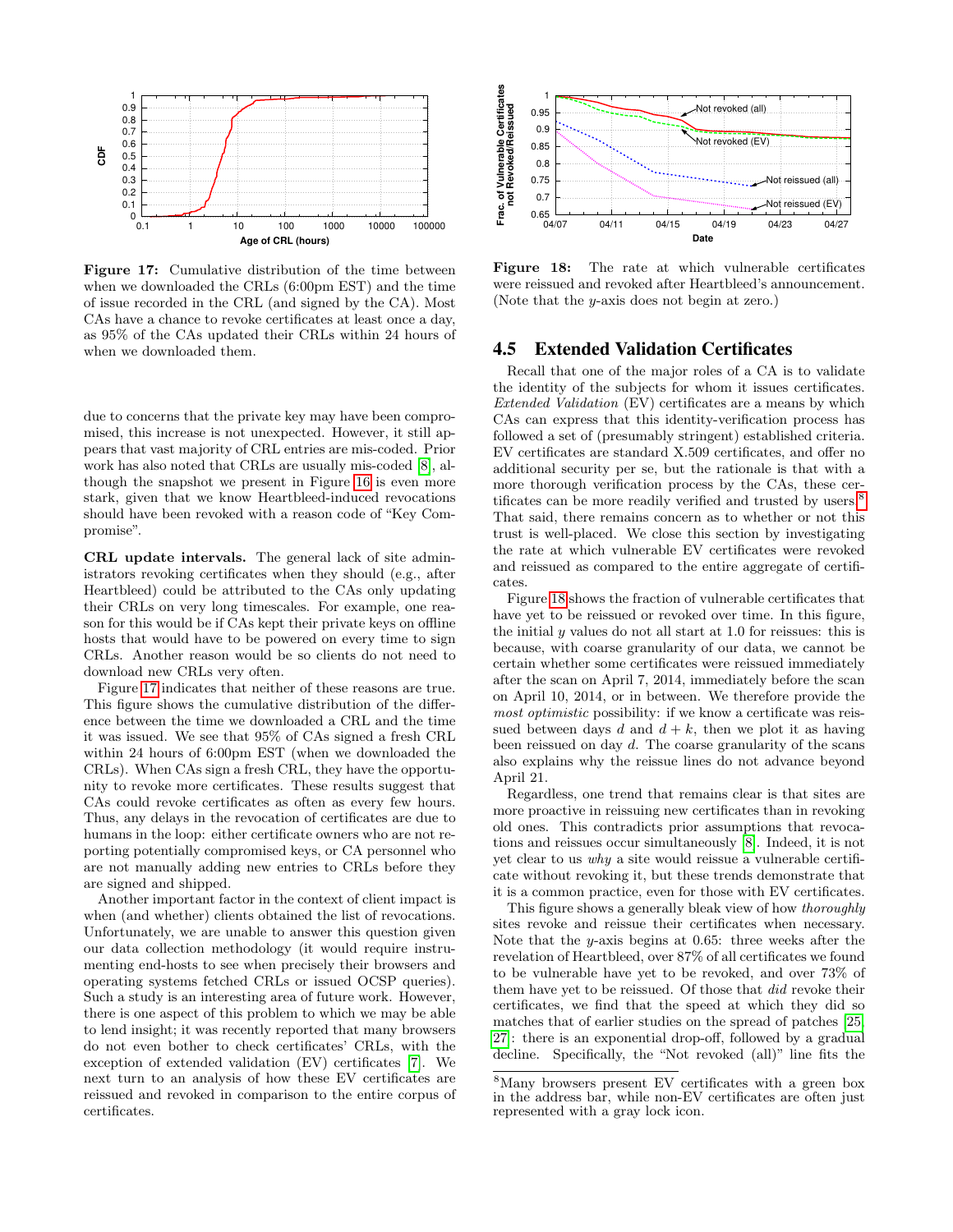curve  $0.179e^{-0.073x} + 0.830$ , while the "Not revoked (EV)" line fits the curve  $0.144e^{-0.118x} + 0.859$ .

Overall, EV certificates follow similar trends to the entire corpus, with a slightly faster and more thorough response. Interestingly, while EV certificates were revoked more quickly, their non-EV counterparts caught up within ten days; however, EV certificates were reissued both more quickly and more thoroughly. We expect that the underlying cause of this observation is a self-selection effect, i.e., security-conscious sites are more likely to seek out EV certificates in the first place. We doubt that the additional identity verification steps required to obtain an EV certificate play a large role in this (slightly) improved reaction to Heartbleed. Nonetheless, there are still many vulnerable EV certificates that have not been reissued two weeks after the event (67%) and that have not been revoked three weeks after (87%).

## <span id="page-11-0"></span>5. RELATED WORK

Our work lies at the intersection of two general areas of prior work: studies of how effectively administrators react to widely publicized vulnerabilities, and measurements of the TLS/SSL certificate ecosystem. To the best of our knowledge, we are the first to look specifically at how potentially compromised certificates are replaced and revoked.

Vulnerability patching. There have been several studies of how quickly and effectively administrators patch well-known software vulnerabilities. Rescorla measured the response to a 2002 buffer overflow vulnerability in OpenSSL [\[27\]](#page-13-3), and Ramos investigated how the fraction of vulnerable systems changes after various security holes from 2000–2005 had been published [\[25\]](#page-13-2). Both of these studies found an exponential decrease in the fraction of vulnerable hosts shortly after public revelation of the vulnerability, followed by a gradual decline thereafter. Interestingly, in Rescorla's study, another sharp decline in the number of vulnerable hosts occurred after the release of the Slapper worm which exploited the buffer overflow.

Closely related to our study is that of Yilek et al., who measured the aftermath of a 2008 vulnerability in Debian's OpenSSL key generation that resulted in predictable RSA keys [\[35\]](#page-13-4). What makes this work particularly related to ours is that fixing the vulnerability required not only patching OpenSSL, but also reissuing new keys. They found that this process resulted in a gradual decline in the fraction of vulnerable hosts, as opposed to the sharp exponential decay when only patching the software is necessary. However, because their data collection only began several days after the vulnerability was released, the sharp decline may have occurred but gone unnoticed. Our data covers months leading up to and weeks after Heartbleed, allowing us more confidence in the initial drop-off of vulnerabilities.

Our work broadly builds on these prior studies in that we focus on a different, though equally important, aspect of the vulnerability fixing cycle: when potentially compromised certificates were not only replaced, but explicitly revoked. The connection between patching software, reissuing new certificates, and revoking old ones has, to the best of our knowledge, not been explicitly studied. Though it had been previously believed that revocations and reissues occur simultaneously [\[8\]](#page-13-24), our results demonstrate that revocations are often offset in time, or simply never occur at all.

The certificate ecosystem. In focusing on vulnerability fixing as it pertains to certificates, our work is also related to recent studies of the certificate ecosystem at large. Holz et al. [\[17\]](#page-13-5) performed passive and active measurements on HTTPS certificates from the Alexa Top-1M domains. Durumeric et al. [\[8\]](#page-13-24) performed active measurements using ZMap  $[10]$  that yielded nearly  $40\times$  more certificates than prior studies [\[11,](#page-13-29)[16,](#page-13-30)[17\]](#page-13-5). Broadly, these studies exposed several grim properties of today's certificate ecosystem, including weaker key lengths than suggested by NIST [\[3\]](#page-12-2), longer certificate chains than necessary, invalid subject names, and so on. Comparing these studies to one another, it appears that the Alexa Top-1M sites—though still far from perfect do manage certificates more appropriately on average, with a slight weight to higher-ranked domains. Like Holz et al., our work focuses solely on the Alexa Top-1M; we expect that expanding to more domains would, as Durumeric et al. found [\[8\]](#page-13-24), result in less effective certificate management, though this is an area of future work.

While these studies have shed considerable light on the certificate ecosystem (and found it to be surprisingly bleak), our study is the first to explicitly consider reissues and revocations, particularly in the wake of a widespread vulnerability. Durumeric et al. [\[8\]](#page-13-24) briefly investigated certificate revocations, and found that a mere 2.5% of the certificates they encountered were ever revoked—of these, the majority gave no reason code. By using Heartbleed as a wide-scale correlated event, we complement this prior work by investigating which certificates should have been revoked, and when the revocations should have taken place. In the context of the certificate ecosystem, we believe this to be novel.

Heartbleed. The recent nature of the Heartbleed vulnerability means little scientific work has yet to come out studying the vulnerability itself and the community's reaction to it. The most closely related work—a study performed concurrently with our own—presents a comprehensive study of the breadth of the vulnerability, the clean-up, and surveys of administrators who failed to patch their servers [\[9\]](#page-13-31). Interestingly, the study leverages historic packet traces [\[19\]](#page-13-32) to look for evidence of Heartbleed exploitation before the announcement and finds no evidence that the vulnerability was exploited beforehand. This study and our own are complementary—theirs briefly examines SSL certificate reissues and revocations, and the results of their analysis are in agreement with ours.

## <span id="page-11-1"></span>6. CONCLUDING DISCUSSION

In this paper, we study how SSL certificates are reissued and revoked in response to a widespread vulnerability, Heartbleed, that enabled undetectable key compromise. We conducted large-scale measurements and developed new methodologies and heuristics to determine how the most popular 1 million web sites reacted to this vulnerability in terms of certificate management, and how this impacts security for clients that use them.

We found that the vast majority of vulnerable certificates have not been reissued; further, of those domains that reissued certificates in response to Heartbleed, 60% do not revoke their vulnerable certificates—if they do not eventually become revoked, 20% of those certificates will remain valid (not expire) for two or more years. The ramifications of this findings are alarming: modern Web browsers will re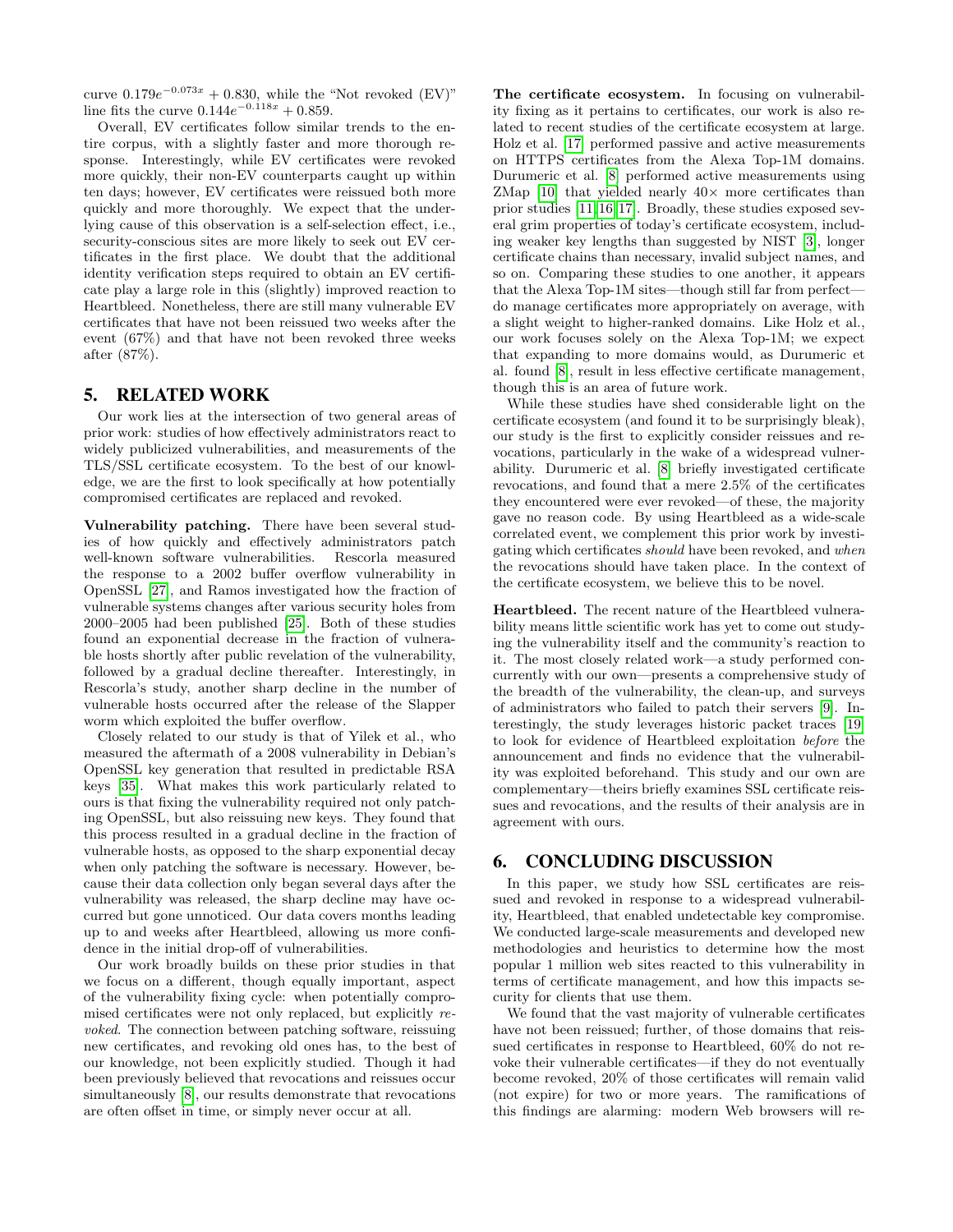main potentially vulnerable to malicious third parties using stolen keys to masquerade as a compromised site for a long time to come. We analyzed these trends with vulnerable EV certificates, as well, and have found that, while they exhibit better security practices, they still remain largely not reissued (67%) and not revoked (88%) even weeks after the vulnerability was made public.

To the best of our knowledge, our focused study on certificate reissues and revocations is the first of its kind. Our results are, in some ways, in line with previous studies on the rates at which administrators patched vulnerable software for instance, revocation rates followed a sharp exponential drop-off shortly after the vulnerability was made public, and tapered off relatively soon thereafter. However, unlike with software patches, we find the vast majority of certificates have still not been reissued or revoked. These findings indicate quite simply that the current practices of certificate management are misaligned with what is necessary to ensure a secure PKI.

Surveying system administrators. To help better understand the reasons behind the lack of prompt certificate reissues and revocations, we informally surveyed a few systems administrators. We asked what steps they had taken in response to Heartbleed: did they patch, reissue, and revoke, and if not, then why not? We received seven responses. Most reported patching their systems, typically in direct response, but some relied on managed servers or automatic updates and therefore took no Heartbleed-specific steps. There was some variance in when patches were applied, due to a combination of scheduled reboots and delayed responses from some vendors, but the majority of patches were applied quickly.

For revoking and reissuing, however, we saw a wide spectrum of behavior. Few both revoked and reissued, but among them, they did so within 48 hours. Many neither revoked nor reissued; a common reason provided was that the vulnerable hosts were either not hosting sensitive data or were not running services that were deemed sensitive enough to warrant it. Along similar reasons, others reported having reissued the certificate but not revoking, explaining that the certificate is only for internal use. Finally, others reported that they did not perceive reissuing and revoking as important because they had patched quickly after the bug was publicly announced (recall, however, that the vulnerability was introduced over two years prior).

Our results from this small survey should be viewed anecdotally—a more extensive survey on certificate administration is an interesting area of future work—but they do shed light on some of the root causes of why revoking and reissuing are not on equal footing with patching. While administrators almost universally understand the importance of patching after a vulnerability, many do not appreciate or know about the importance of revoking and reissuing certificates with new keys. Of those administrators who do understand the importance, even some of them reported pushback from others who perceived the process as being overly complex. In sum, this points to the need for broader education on the treatment of certificates, and perhaps more assistance from CAs to help ensure that all the prescribed steps are taken.

Lessons learned. Our results suggest several changes to common PKI practices that may improve security in practice. First, the practices of low revocation rates and long expiration dates form a dangerous combination. Techniques that automate revocation would vastly reduce the period during which clients are vulnerable to malicious third parties. Similarly, setting reasonably short certificate expiration dates (as suggested by Topalovic et al. [\[34\]](#page-13-33)) by default will significantly reduce the period during which vulnerable certificates are valid. Second, mechanisms that enable a simultaneous reissue-and-revoke for a certificate will make it less likely that invalid certificates are accepted by clients. Third, we have found that many domains, when they reissue a certificate, continue to offer the old, vulnerable certificate, as well. Given the large number of certificates and hosts using them per domain in our dataset, we believe administrators would benefit from tools that more easily track and validate the set of certificates they are using.

Future work. This paper is, we believe, the first step towards understanding the manual process of reissuing and revoking certificates in the wake of a vulnerability. Several interesting open problems remain. Because our data focuses on the server and CA side of the PKI ecosystem, we are unable to draw any direct conclusions as to what clients experience. A host-centered measurement study would, for instance, allow us to understand not only when revocations were added to CRLs, but when clients actually received the CRLs. Moreover, our study opens many questions as to why the certificate reissue and revocation processes are so extensively mismanaged. Our results reinforce previous findings that site popularity is correlated with good security practices, but even the highest ranked Alexa websites show relatively anemic rates of reissues and revocations. Understanding the root causes is an important step towards developing secure infrastructures that effectively incorporate (or mitigate) the end-user administrators.

Open source. Our analysis relied on both existing, public sources of data and those we collected ourselves. We make all of our data and our analysis code available to the research community at

<https://ssl-research.ccs.neu.edu>

## Acknowledgments

We thank the anonymous reviewers and our shepherd, Jelena Mirkovic, for their helpful comments. We also thank Rapid7 for collecting the SSL certificate data, the authors of ZMap for collecting the Heartbleed vulnerability data, and for making it publicly available. Finally, we thank our survey respondents for their candid responses. This research was supported in part by NSF grants CNS-1054233, CNS-1319019, and CNS-1150177, and an Amazon Web Services in Education grant.

## 7. REFERENCES

- <span id="page-12-1"></span>[1] D. E. 3rd. Transport Layer Security (TLS) Extensions: Extension Definitions, Jan. 2011. IETF RFC-6066.
- <span id="page-12-0"></span>[2] Alexa Top 1 Million Domains. [http:](http://s3.amazonaws.com/alexa-static/top-1m.csv.zip) [//s3.amazonaws.com/alexa-static/top-1m.csv.zip](http://s3.amazonaws.com/alexa-static/top-1m.csv.zip).
- <span id="page-12-2"></span>[3] E. Barker, W. Barker, W. Burr, W. Polk, and M. Smid. Recommendation for Key Management – Part 1: General (Revision 3), 2012. NIST Special Publication 800-57.